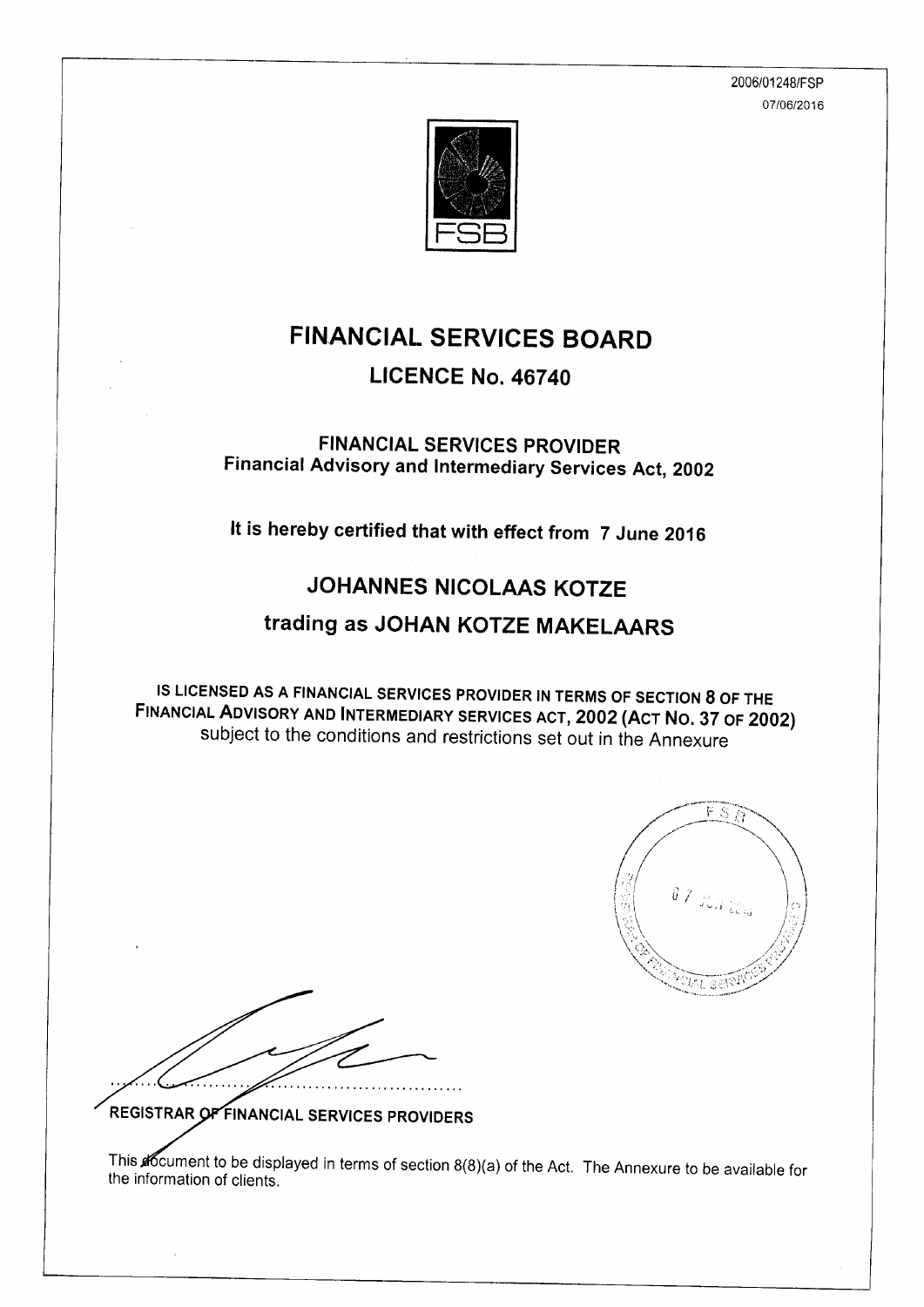2006/01248/FSP 07/06/2016

### ANNEXURE

#### FINANCIAL ADVISORY AND INTERMEDIARY SERVICES ACT,2OO2

#### CONDITIONS AND RESTRICTIONS

Licence no: 46740

Issued to: JOHANNES NICOLAAS KOTZE trading as JOHAN KOTZE MAKELAARS

#### 1. The licence authorises the licensee to carry on business in respect of

Financial advisory services as Financial Services Provider in respect of the following products : short-term lnsurance : category personal Lines, commercial Lines

Financial intermediary services as Financial Services Provider in respect of the following products : short-term Insurance : category personal Lines, commercial Lines

#### Further conditions/ restrictions: 2.

- $\mathbf{1}$ The financial services provider must inform the Registrar in writing, byfacsimile or in an appropriate electronic format, within 15 days after the change has taken place, of any change in respect of business information of the financial services provider as provided in Form FSP1, FSP3, FSP4, FSP9, FSP10, FSP10A or FSP11, respectively, of the Application Form which was submitted by the provider for purposes of obtaining a licence, and in particular relating to the provider's representatives, auditor, compliance officer or any foreign clearing firm or foreign forex service provider involved (if any) and nominee company or independent custodian involved or the shareholders, directors or trustees of any such company or custodian (If any).
- $\overline{2}$ The financial services provider must at all times during the currency of the provider's licence maintain the services of any key individual or key individuals mentioned in the information submitted on the said Application Form, and must as regards changes in respect of such information relating to a key individual, or appointment of a new key individual, of the provider, in addition to acting also in such cases in accordance with the procedure and time limit set out in Condition 1, also ensure full compliance with section 8(4)(b) of the Act, the provisions of which must be regarded as included in this Condition.
- $\overline{3}$ The financial services provider must within one month of the date contemplated in section 7 of the Act, submit a copy of the register kept in terms of section 13(3) of the Act to the Registrar, and must thereafter in accordance with the procedure and time limit set out in Condition 1, inform the Registrar of any change effected to the details as contained in that register.
- $\overline{4}$ The financial services provider must not in any manner change the name of the

c/4s